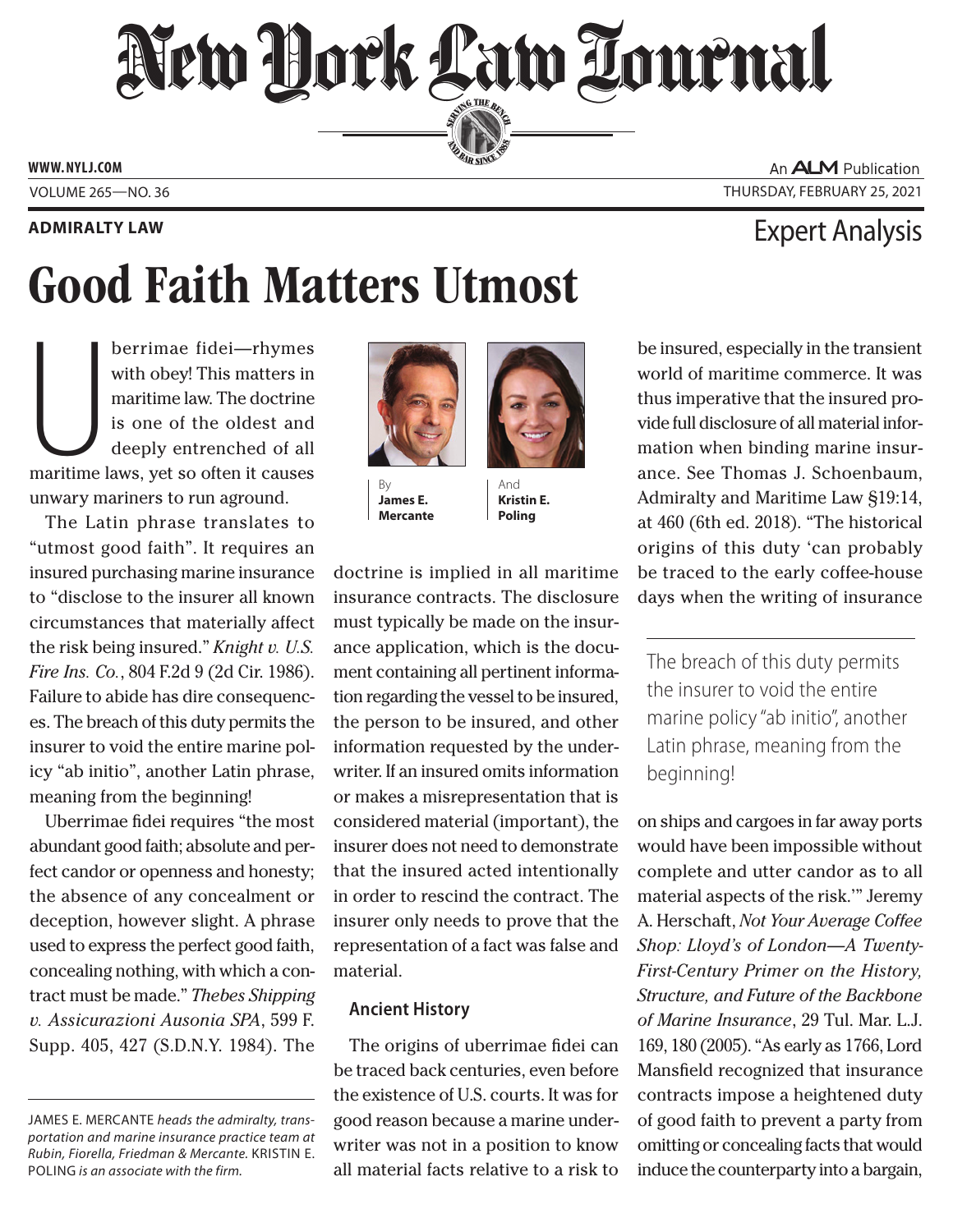from his ignorance." Parliament later codified the doctrine of uberrimae fidei into the Marine Insurance Act of 1906. *QBE Seguros v. Morales-Vázquez*, 2021 U.S. App. LEXIS 1399 (1st Cir. Jan 19, 2021), citing *Carter v. Boehm* (1766) 97 Eng. Rep. 1162, 1164 (K.B.). "Such a requirement was rooted in practical wisdom, recognizing that an insurer often lacked the ability to verify the insured's representations before issuing a policy." *QBE Seguros*, 2021 U.S. App. LEXIS 1399 (1st Cir. Jan. 19, 2021).

The earliest U.S. maritime case referencing the doctrine of uberrimae fidei stems back to the early 1800s. In *M'Lanahan v. Universal Insurance Co*., 26 U.S. 170 (1828), a marine policy was requested for the wooden brig named CREOLE by a written letter. However, insurance was not effected until two months after the initial request, at which time it was suspected that the vessel had already been lost. The U.S. Supreme Court, Justice Story had notably referred to uberrimae fidei as an "enlightened moral policy", thereby cementing uberrimae fidei as a doctrine recognized in U.S. maritime law.

The United Kingdom, where uberrimae fidei was first launched, abolished the Marine Insurance Act in 2015, and no longer permits an insurer to outright cancel a policy for a potential nondisclosure without further development. However, this duty of utmost good faith doctrine remains steadfast in U.S. maritime law.

#### **What's App?**

An important question becomes what is considered "material" to a marine underwriter? Information will be considered material if "it might have a bearing on the risk to be assumed by the insurer." *HIH Marine Services v. Fraser*, 211 F.3d 1359, 1362 (11th Cir. 2000). As noted, a material misrepresentation or omission in the policy application is grounds for voiding the policy. *Royal Ins. Co. of Am. v. Harbor Shuttle*, 1999 U.S. Dist. LEXIS 23964 (E.D.N.Y. 1999).

For starters, information that is requested on an insurance application is deemed material as a matter of law. *Royal Ins. Co. of Am*., 1999 U.S. Dist. LEXIS 23964 (purchase price of vessel); *Griffith v. American National Fire Ins. Co.*, 1997 AMC 2745 (D. Del. 1997) (ownership of vessel).

The material non-disclosure does not need to be related to the loss. Courts apply the doctrine of uberrimae fidei in a variety of circumstances.

The well entrenched admiralty doctrine of uberrimae fidei shows no signs of going out of style. Despite the fact that the doctrine was harpooned from the UK's marine insurance code, it remains steadfast on our shores.

A recent decision from the First Circuit voided coverage for a 40-foot yacht when an insured failed to disclose a prior grounding of another vessel. The insured also failed to identify on his application several vessels he had previously owned. When the insured yacht sustained significant fire damage, the insurer denied coverage citing breach of the duty of uberrimae fidei. The court held that "this case is a poster child

for the continuing relevance of the doctrine … [the] underwriter was "pressed for time because [the insured] needed the insurance for that same day." To accommodate the insured, the underwriter moved rapidly; it delivered the requested coverage just 36 minutes after the broker submitted the insured's application. In other words, the stringent burden of disclosure allowed the insured to obtain marine insurance in a matter of minutes. Reaffirming the significance of the doctrine of uberriemae fidei, the First Circuit explained: "This practical wisdom still rings true when applied to marine insurance—an industry in which, for example, a policy may have to be issued in London, on a time-sensitive basis, for a vessel berthed halfway across the globe." *QBE Seguros v. Morales-Vazquez*, 2021 U.S. App. LEXIS 1399 (1st Cir. Jan 19, 2021). The court observed: "Although the availability of information has improved dramatically in recent times, a marine insurer and its insured do not have equal access to the information needed to make underwriting decisions and to set premiums … Thus, even though uberrimae fidei has been scuttled in other areas of insurance law, the peculiarities of marine insurance underscore the case for its continued desirability." Id. at 14.

*Btesh v. Royal Insurance Co. of Liverpool*, 49 F.2d 720 (2d Cir. 1931), applied the doctrine to void coverage when a shipper of silk and cotton material mislabeled the cargo as consisting of only cotton items. The certificate of insurance, however, correctly described the